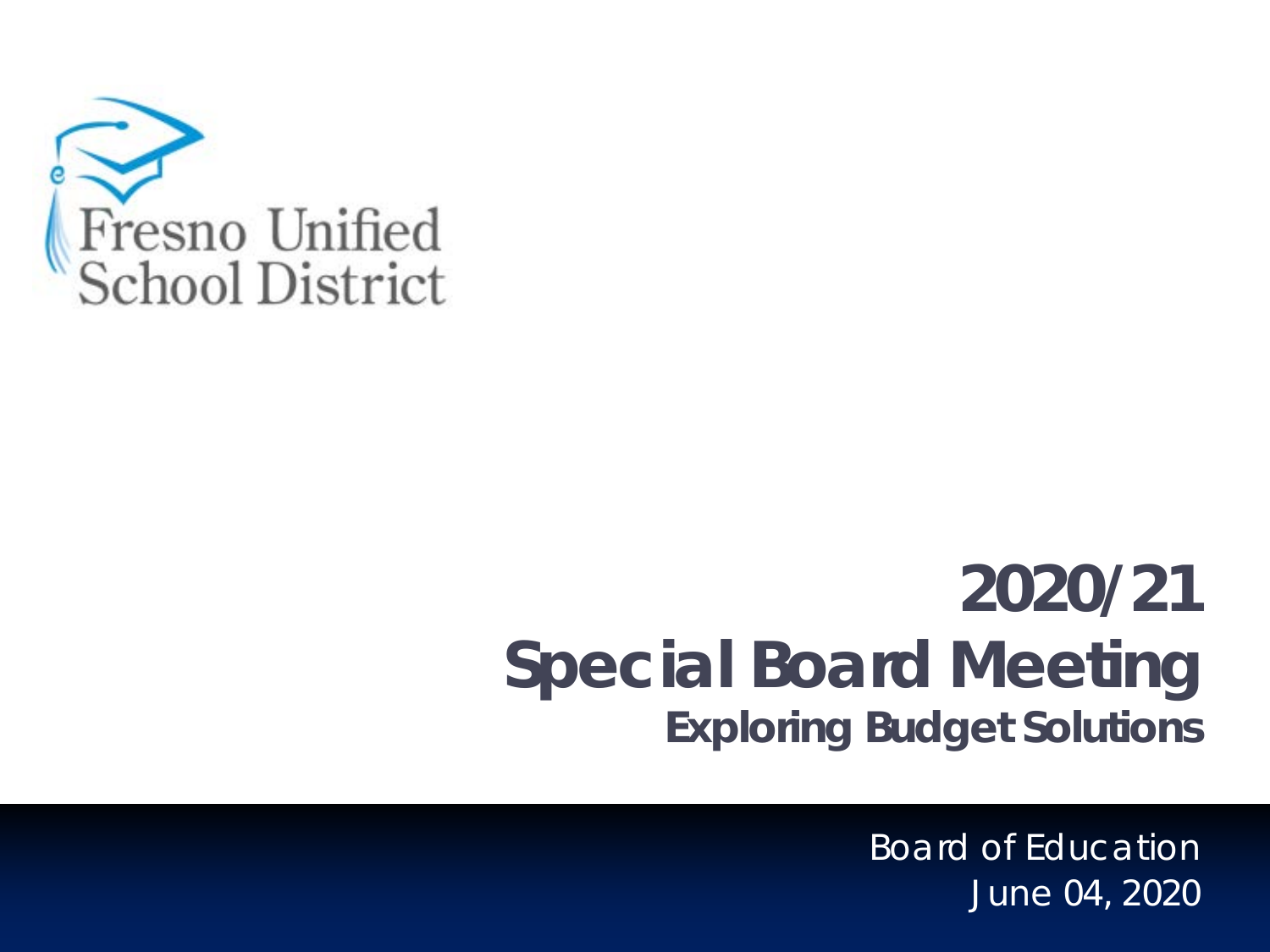

- Overarching Budget Principles
- □ Fresno Unified Strategic Budget Development
	- **n** Collaborative Approach and Results
	- **Exploratory Multi-year Scenarios**
- Focus on Solutions
- Next Steps

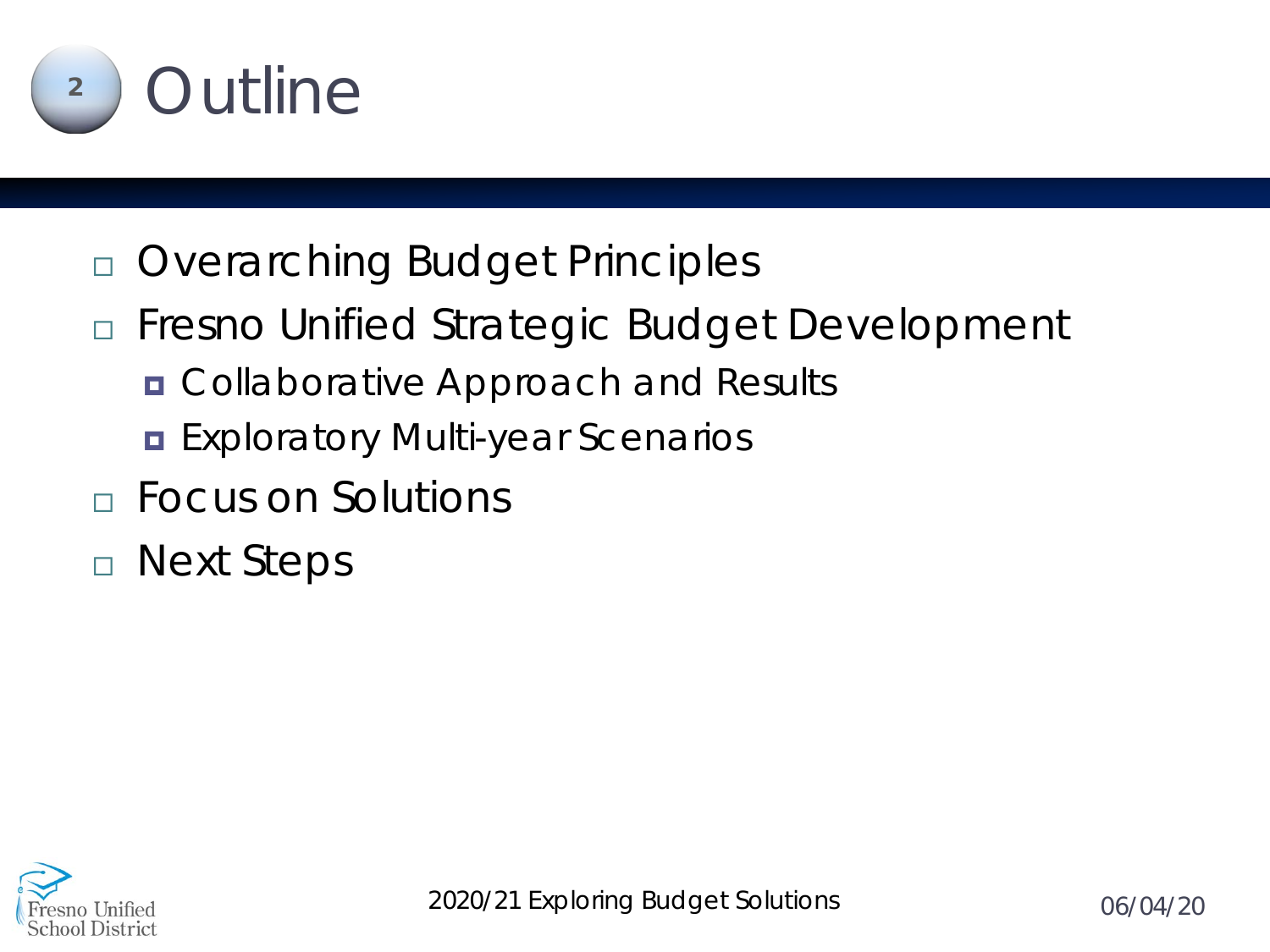

esno Unified **School District** 

*2020/21 Exploring Budget Solutions 06/04/20*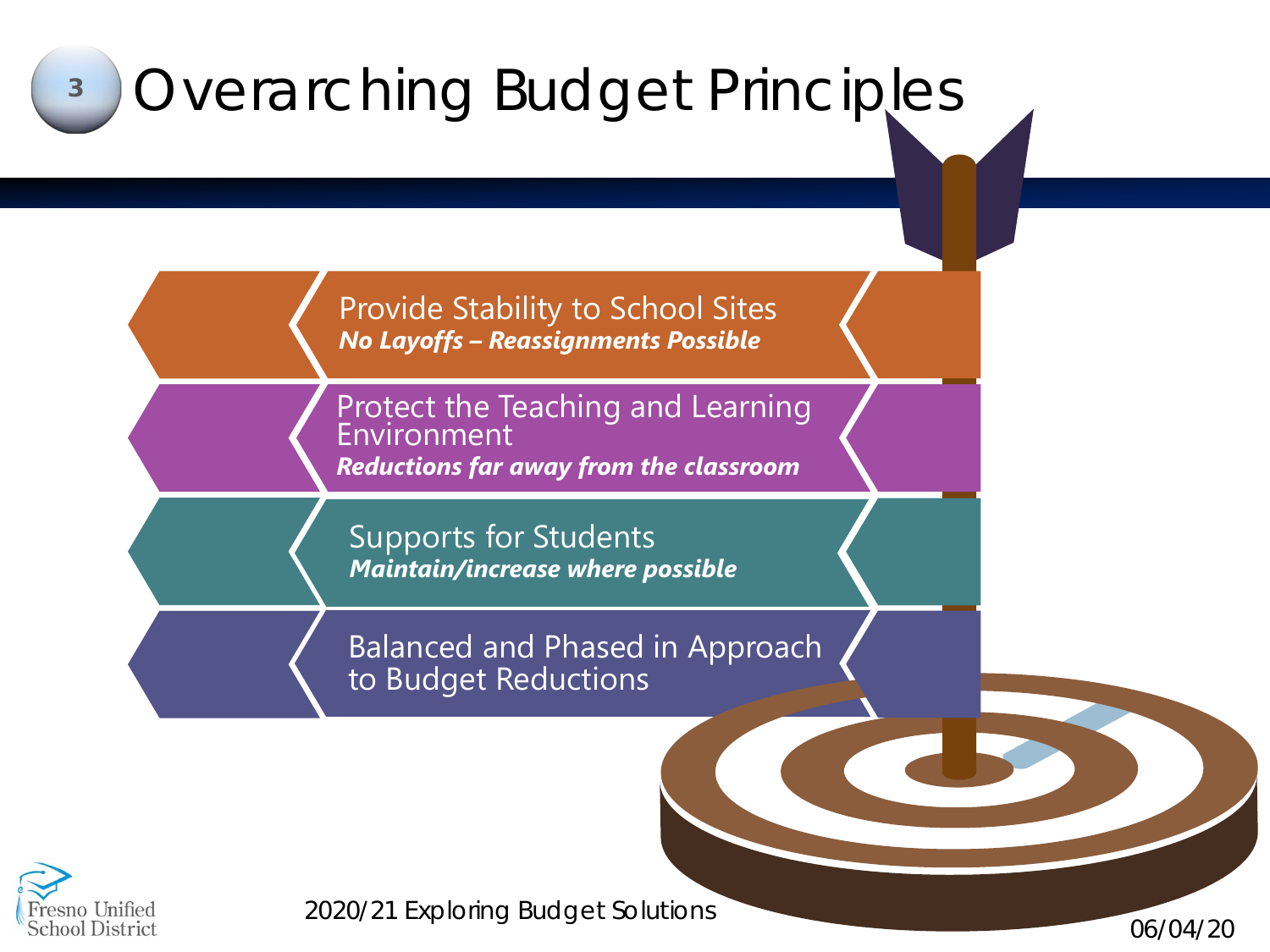

# Collaborative Approach to Ongoing Impacts **<sup>4</sup>**

### **BOARD OF EDUCATION**

Extensive discussions outlining evolving budget challenges and scenarios

#### **SUPERINTENDENT'S INSTRUCTIONAL ADVISORY BUDGET COMMITTEE**

Consisting of Principals and other Instructional Leaders

### **COMMUNITY / PARENTS** Townhall Meetings Board Outreach School Leadership Outreach

**LABOR PARTNERS** Continued collaboration with all labor groups

### **EXECUTIVE CABINET**

District Leaders representing school sites and departments

## **GATHERING INFORMATION**

- Understand budget challenges
- Seek budget solutions
	- o Overarching budget principles
- Evaluate potential solutions



*2020/21 Exploring Budget Solutions 06/04/20*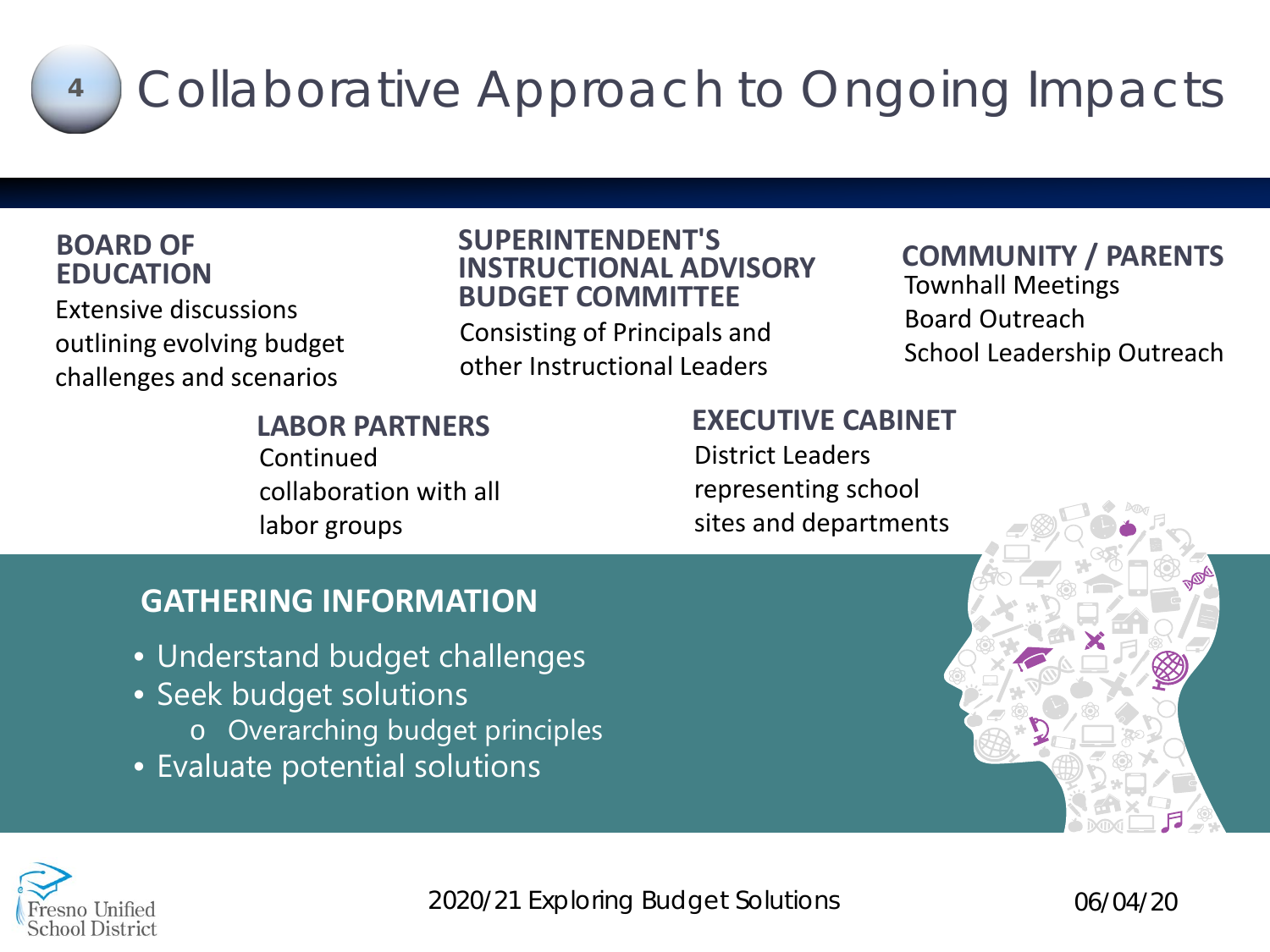### **5** Fresno Unified Approach to Revenue Impacts Multi-year – With Supplemental Appropriations

*All estimates are preliminary and subject to change* 

| <b>Exploratory Multi-year Scenario #1</b>                                                                      |               | 2020/21          |               | 2021/22                              |               | 2022/23            |
|----------------------------------------------------------------------------------------------------------------|---------------|------------------|---------------|--------------------------------------|---------------|--------------------|
| <b>Total Estimated Revenue Loss</b>                                                                            | $\mathbb{S}$  |                  |               | $(79.3)$ million $$ (111.8)$ million |               | \$ (142.9) million |
| Multi-year Supplemental Appropriations                                                                         |               |                  | $\mathcal{L}$ | 18.7 million                         | $\frac{1}{2}$ | 43.3 million       |
| <b>Additional Investments -</b><br>New Instructional Delivery, Health & Safety                                 | $\mathcal{L}$ | $(13.1)$ million |               | $$$ $(10.0)$ million                 | $\mathcal{L}$ | $(10.0)$ million   |
| Total Impact -<br><b>Losses and Investments</b>                                                                |               |                  |               | \$ (92.4) million \$ (103.1) million |               | \$ (109.6) million |
| One-time Stimulus Funds - Estimated Available<br>\$110 million (\$44m CARES/\$1m SB 117/ \$65m State<br>CARES) | $\mathcal{S}$ | 65.0 million     | $\frac{1}{2}$ | 45.0 million                         |               |                    |
| One-time Savings -<br>Captured in 2019/20                                                                      |               |                  |               |                                      | \$            | 17.5 million       |
| One-time Ending Balances -<br>Estimated Available \$18.4 million                                               |               |                  | $\mathcal{P}$ | 7.2 million                          | $\mathcal{L}$ | 11.2 million       |
| Reserve for Economic Uncertainty<br>Estimated Available \$45 million of \$98 million                           |               |                  | $\mathcal{S}$ | 5.0 million                          | $\mathcal{L}$ | 20.0 million       |
| <b>Potential Ongoing Reductions</b>                                                                            | $\mathcal{S}$ | 27.4 million     | $\sqrt[6]{}$  | 27.4 million                         | $\mathcal{L}$ | 27.4 million       |
| <b>Additional Ongoing Reductions - 2021/22</b>                                                                 |               |                  | \$            | 18.5 million                         | \$            | 18.5 million       |
| <b>Additional Ongoing Reductions - 2022/23</b>                                                                 |               |                  |               |                                      | $\mathcal{L}$ | 15.0 million       |
| <b>Total Budget Solutions</b>                                                                                  | \$            | 92.4 million     | \$            | 103.1 million                        |               | \$109.6 million    |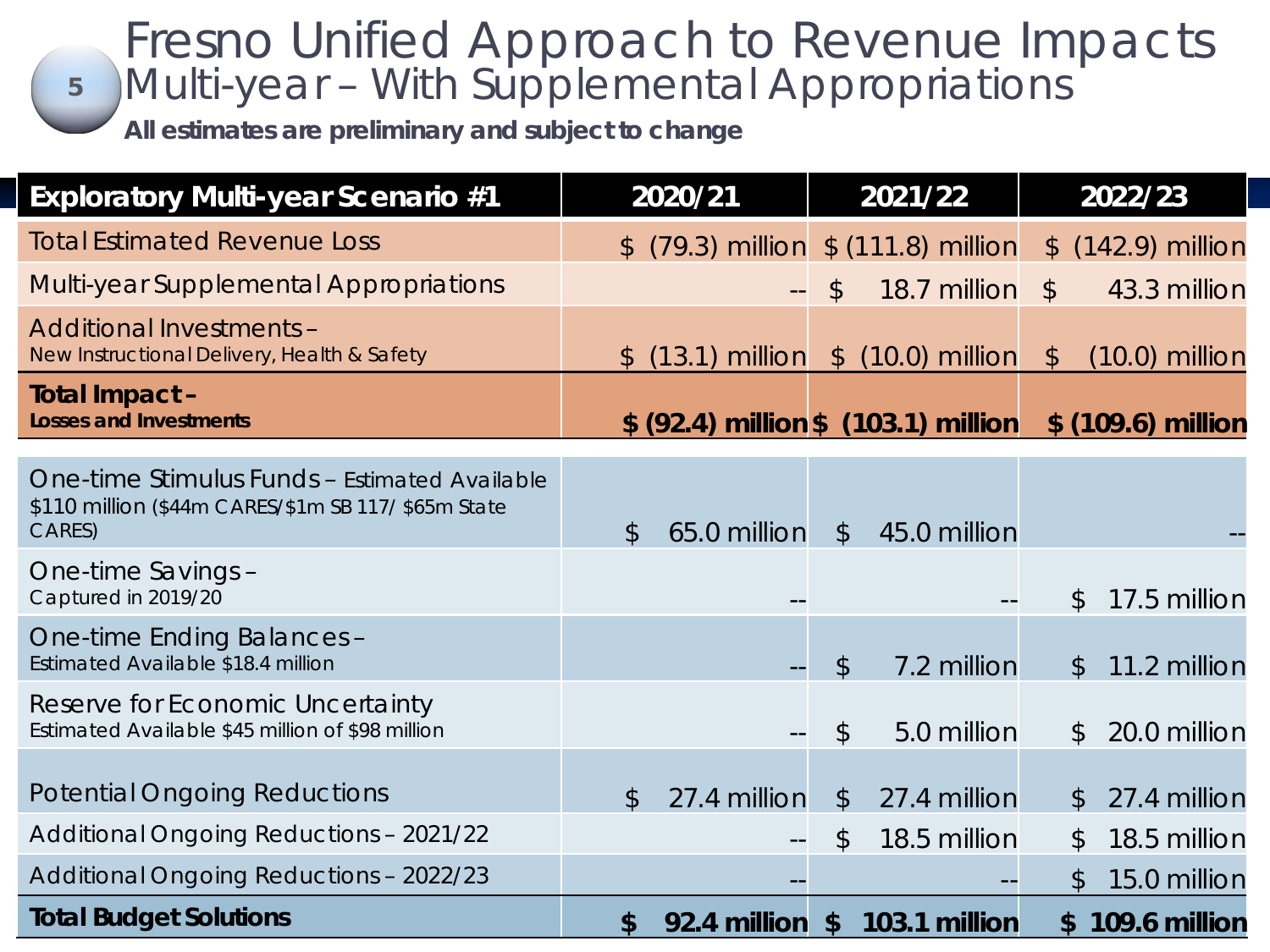### Fresno Unified Approach to Revenue Impacts Multi-year – No Supplemental Appropriations **6**

*All estimates are preliminary and subject to change* 

| <b>Exploratory Multi-year Scenario #2</b>                                                                      |                | 2020/21              |               | 2021/22                                |               | 2022/23                       |
|----------------------------------------------------------------------------------------------------------------|----------------|----------------------|---------------|----------------------------------------|---------------|-------------------------------|
| <b>Total Estimated Revenue Loss</b>                                                                            | $\mathbb{S}^-$ |                      |               | $(79.3)$ million $$$ $(111.8)$ million |               | \$ (142.9) million            |
| <b>Multi-year Supplemental Appropriations</b>                                                                  |                |                      |               |                                        |               |                               |
| <b>Additional Investments -</b><br>New Instructional Delivery, Health & Safety                                 |                | \$ (13.1) million \$ |               | $(10.0)$ million                       | $\mathcal{L}$ | $(10.0)$ million              |
| Total Impact -<br><b>Losses and Investments</b>                                                                |                |                      |               | \$ 92.4) million \$ (121.8) million    |               | \$ (152.9) million            |
| One-time Stimulus Funds - Estimated Available<br>\$110 million (\$44m CARES/\$1m SB 117/ \$65m State<br>CARES) | $\mathcal{S}$  | 65.0 million         | $\sqrt[6]{}$  | 45.0 million                           |               |                               |
| One-time Savings -<br>Captured in 2019/20                                                                      |                |                      | $\mathcal{L}$ | 17.5 million                           |               |                               |
| One-time Ending Balances -<br>Estimated Available \$18.4 million                                               |                |                      | $\mathcal{L}$ | 7.2 million                            |               | 11.2 million<br>$\mathcal{L}$ |
| Reserve for Economic Uncertainty<br>Estimated Available \$45 million of \$98 million                           |                |                      |               |                                        |               | 45.0 million<br>\$            |
| <b>Potential Ongoing Reductions</b>                                                                            | $\mathcal{L}$  | 27.4 million         | $\frac{1}{2}$ | 27.4 million                           |               | 27.4 million<br>$\mathcal{L}$ |
| <b>Additional Ongoing Reductions - 2021/22</b>                                                                 |                |                      | \$            | 24.7 million                           |               | 24.7 million<br>\$            |
| <b>Additional Ongoing Reductions - 2022/23</b>                                                                 |                |                      |               |                                        |               | 44.6 million<br>$\mathbb S$   |
| <b>Total Budget Solutions</b>                                                                                  | \$             | 92.4 million         |               | \$121.8 million                        |               | \$152.9 million               |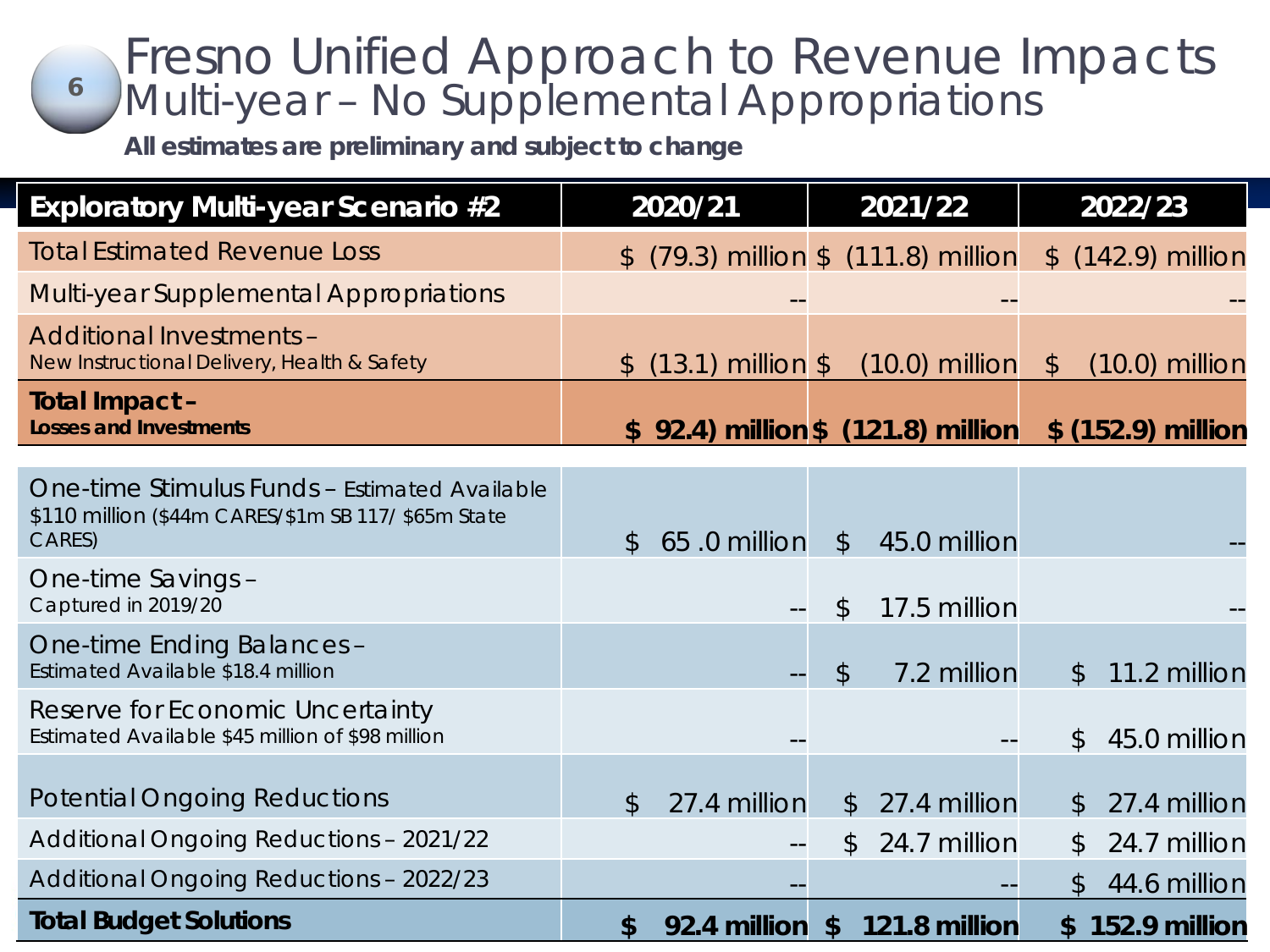

# \$110.1 million Federal and State Stimulus Funds

- □ CARES Act
	- **□** State allocation to schools \$65.0 million
		- 2020/21
	- Federal funding to schools \$44.0 million
		- $\blacksquare$  2021/22
- $\Box$  SB 117 \$1.1 million
- Additional Federal stimulus unknown

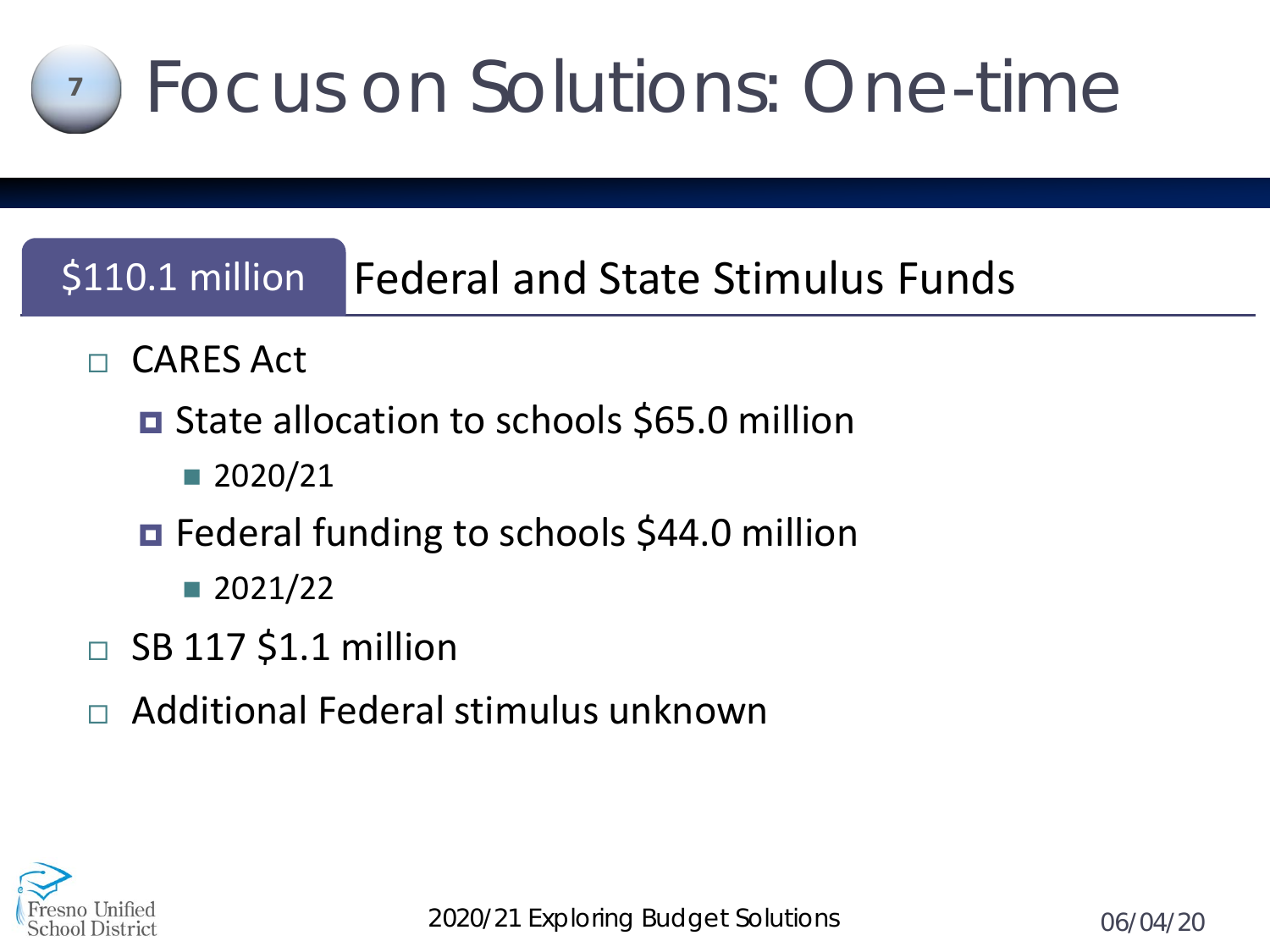

# \$17.5 million | Mitigating Actions – One-time Savings

- 2019/20 Identified savings captured in the current year
	- **D** Supplies \$8.4 million
	- **□ Contracts and Services \$4.3 million**
	- **D** Transportation \$2.4 million
	- **D** Utilities \$2.0 million
	- Travel and Conferences \$400,000

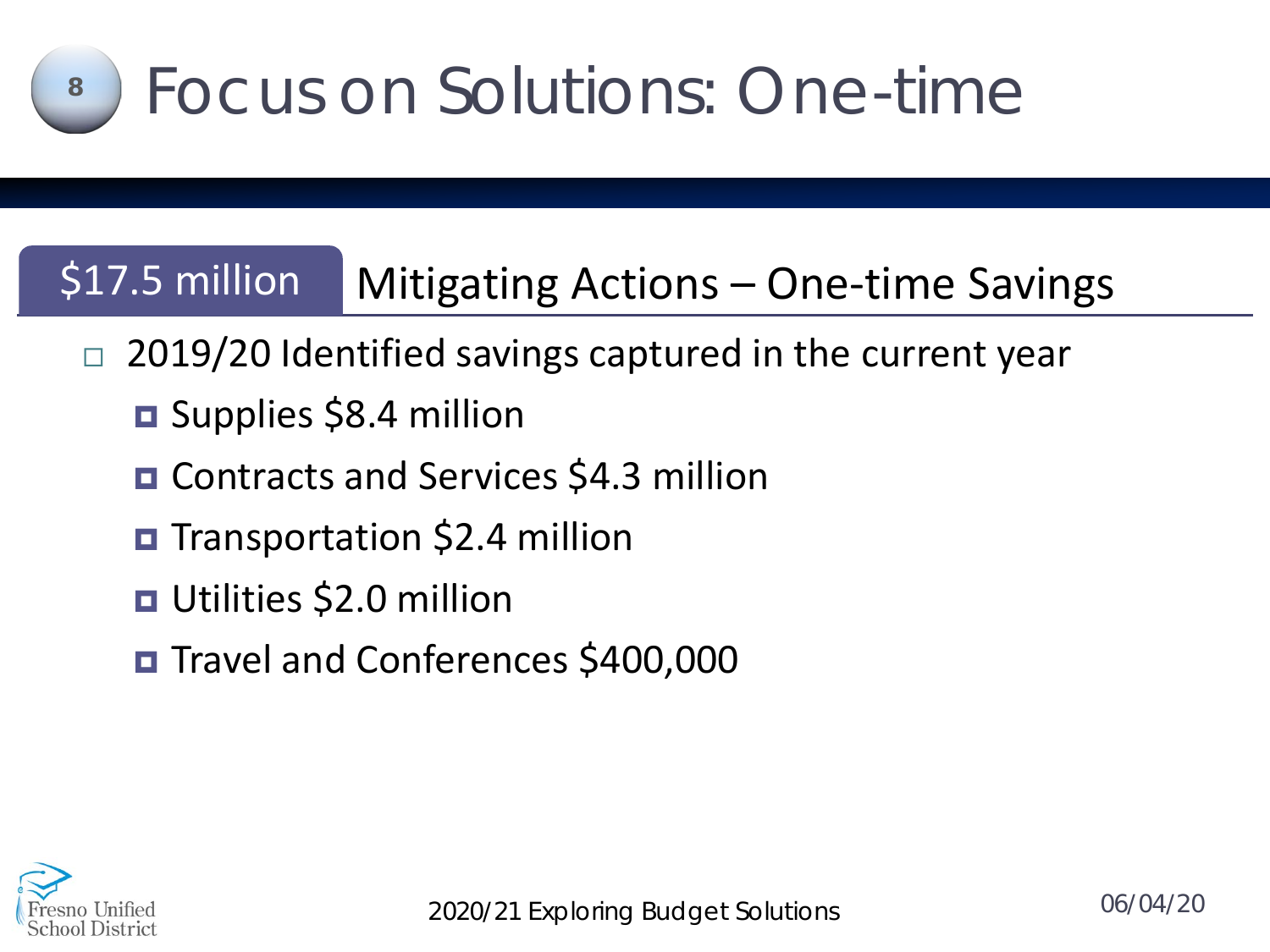# Focus on Solutions: One-time

# \$18.4 million Other One-time Sources and/or Ending Balances

- $\Box$  2019/20 Ending balances potentially available
	- Reduce Workers' Compensation Reserve \$3.1 million
		- Current level approx. 76%; revised level (after reduction) approx. 66%
	- Adult Education Building Fund \$2.1 million
	- Delay OPEB Contribution (one-year) \$1.5 million
	- Delay New Textbook Adoption (planned in 2021/22) \$11.2 million

# \$98 million Reserve for Economic Uncertainties

- $\Box$  Reserve Policy 2.0% to 4.0% in difficult economic times
	- Consider planned utilization for deficit spending *prior to COVID-19*
	- Plan utilization of \$45 million of reserve for economic uncertainties



**9**

*2020/21 Exploring Budget Solutions*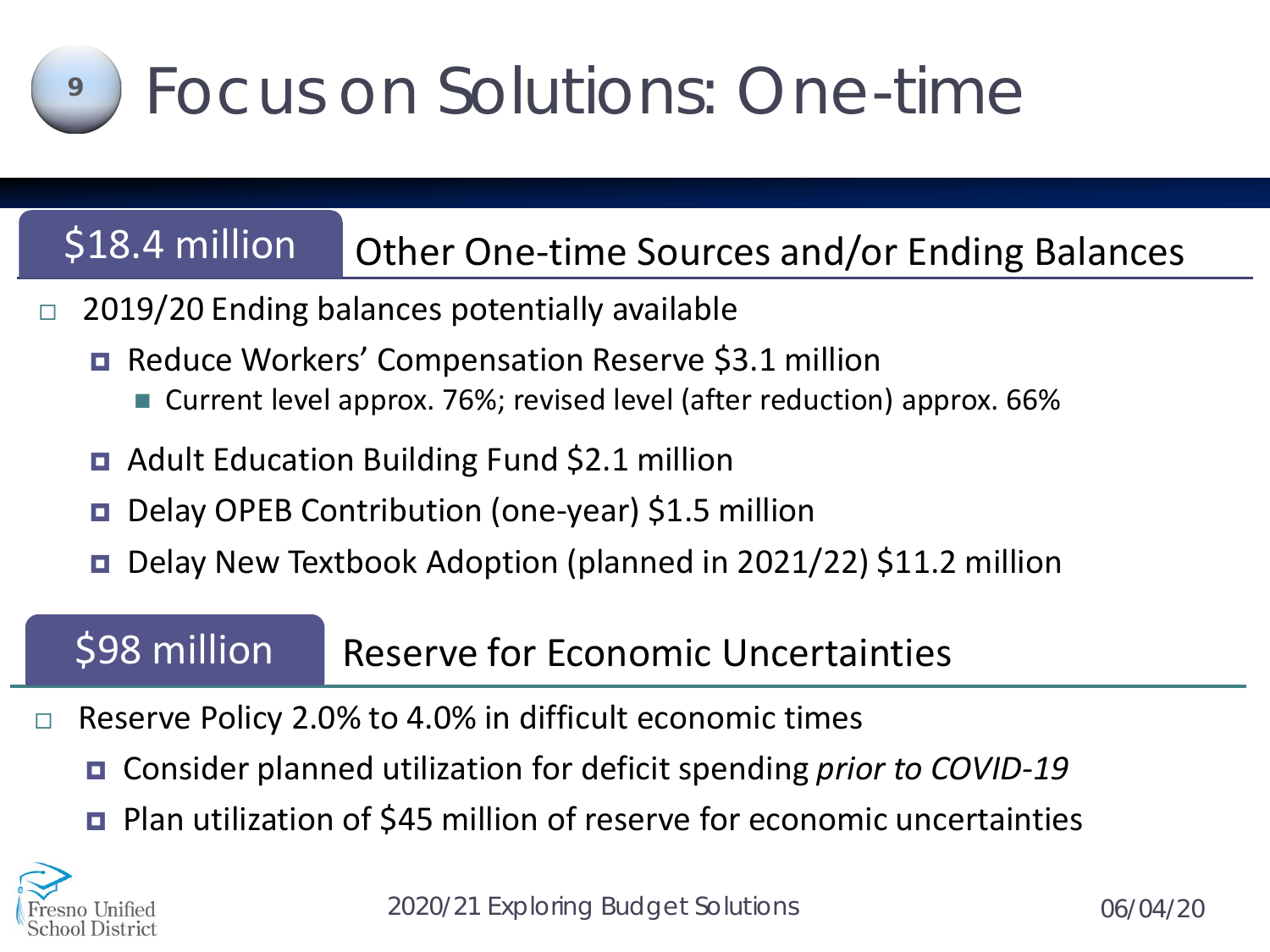# Focus on Solutions: Ongoing

# \$27.4 million Potential Ongoing Reductions - Year One

- $\Box$  Low impact recommendations \$11.1 million
	- **u** Utilities savings \$1.0 million
	- Delay implementation of 4 new Designated Schools \$1.8 million
	- Maintain contribution to Routine Restricted Maintenance \$600,000
	- Maintain current year contribution to the Health Fund \$2.5 million
	- Set New Equipment Classroom budget based on actual spending \$250,000
	- Repurpose Unspent Lottery Funds \$1.2 million
		- **Previously directed toward Textbook Adoption Reserve**
	- Unused After-school Personalized Learning stipends \$1.1 million
	- Flexible Community Redevelopment funding \$1.5 million
	- Set non-public school residential placements \$1.2 million
		- Based on actual enrollment/need
- Central Office Administration and Other Programmatic Reductions \$16.3 million



**10**

■ See Option #1 or Option #2

*2020/21 Exploring Budget Solutions*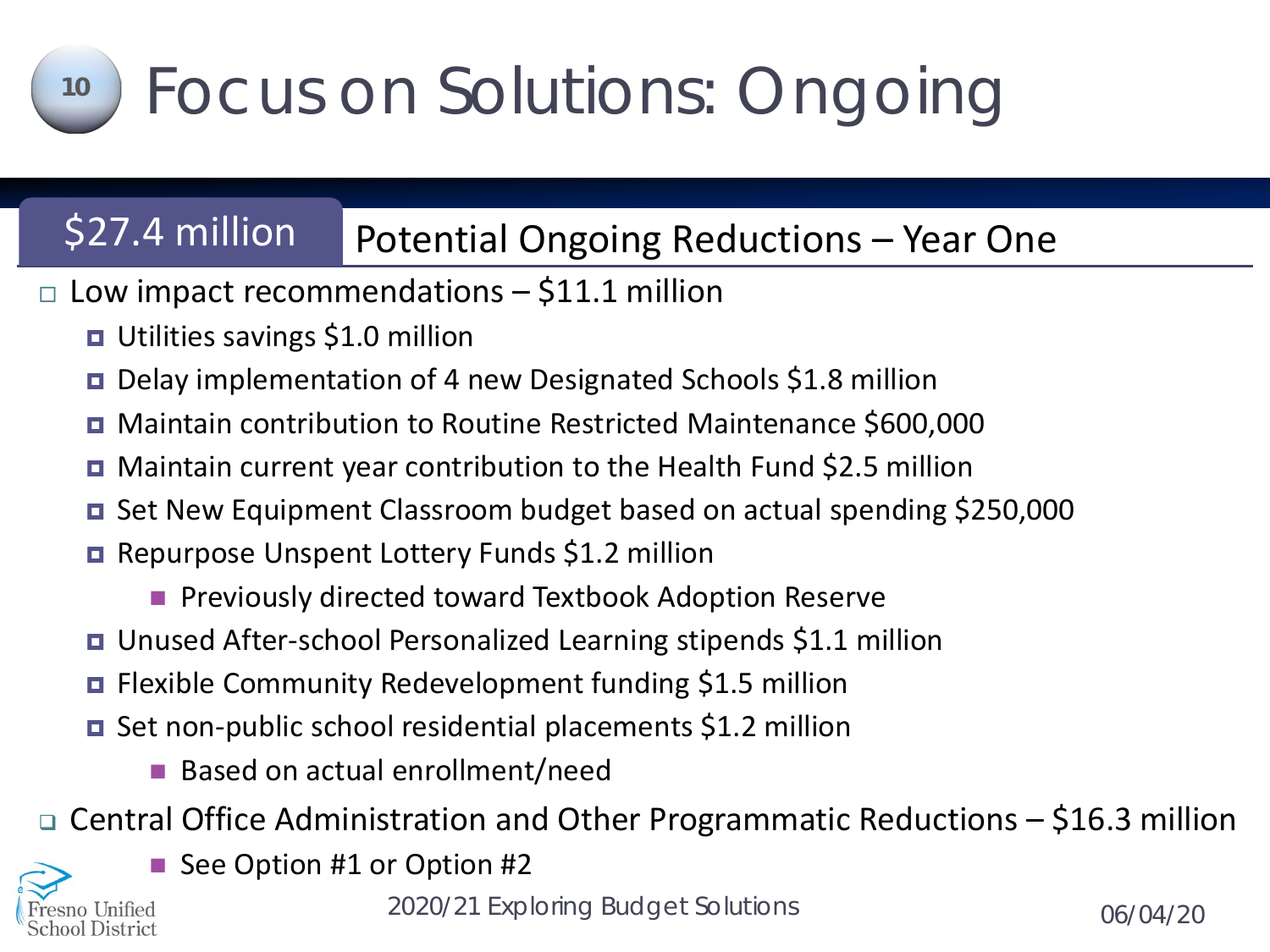### Focus on Solutions: Ongoing Reductions Year One **11**

# Option #1 – Total \$27.4 million

- Low Impact Recommendations \$11.1 million
- Central Office Administration \$7.0 million
	- o Target 2.5% may include current vacancies, unspent budgets, and travel
- Program Reductions \$9.3 million

# Option #2 – Total \$27.4 million

- Low Impact Recommendations \$11.1 million
- Central Office Administration \$11.5 million
	- o Target 4.0% may include current vacancies, unspent budgets, travel, and deeper reductions for departments that historically spend allocations
- Program Reductions \$4.8 million

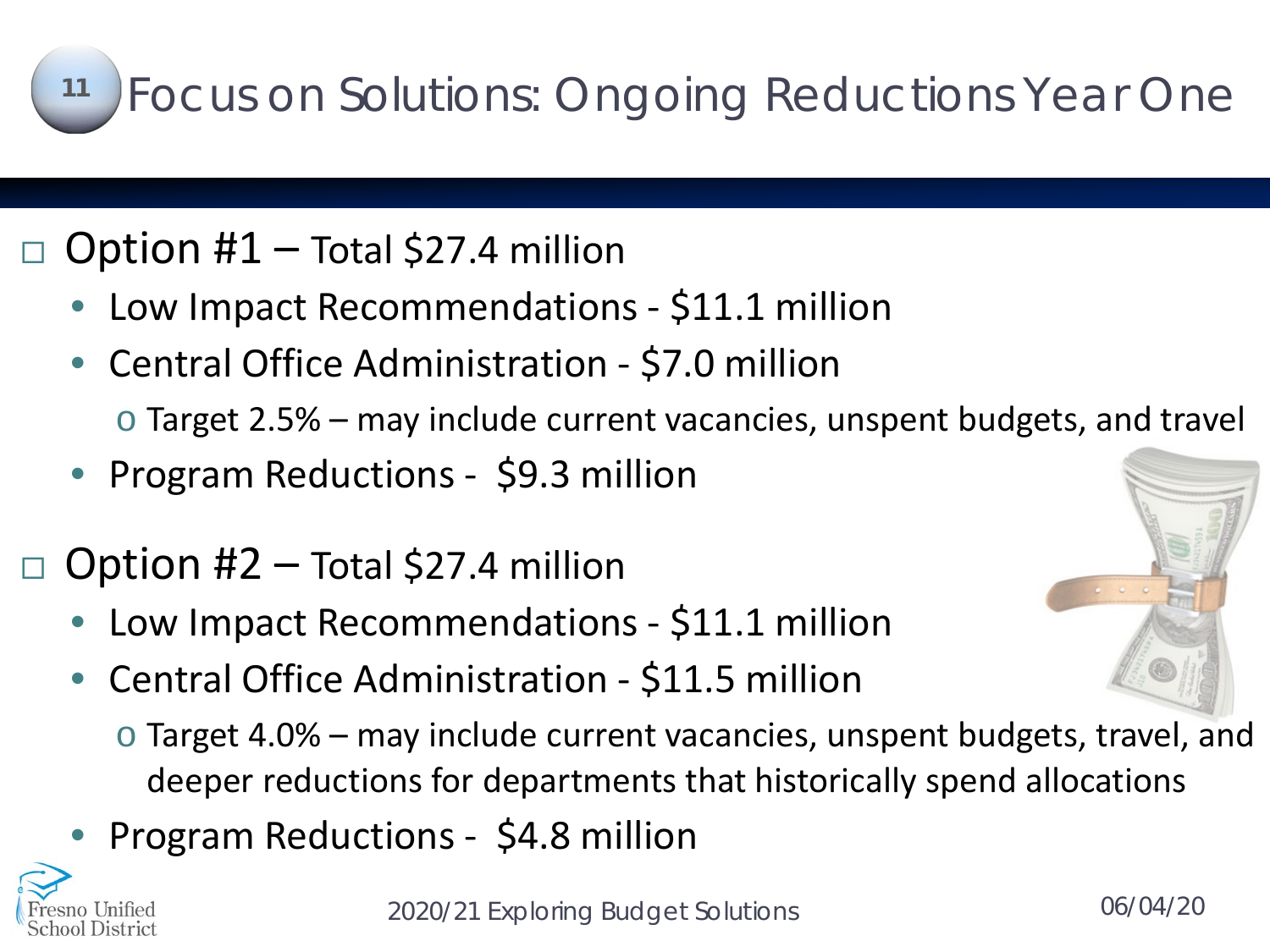### Collaborative Approach **12**

**Program / Investment**

Extra/Co-Curricular Teacher on Special Assignment

Eliminating additional certificated FTE at each Designated School  $\star$ 

Climate and Culture Specialists

Consideration of change to compensation: Furloughs, Step/Career, 1% ★

Reduce professional learning days at Designated Schools from 10 to 5  $\star$ 

Curriculum and Instruction/PL Instructional Coaches

Instructional Division Teacher on Special Assignment

Early Learning Teacher on Special Assignment and Instructional Coaches

College and Career Readiness Teachers on Special Assignment

Music Teachers on Special Assignment

Curriculum and Instruction Teacher on Special Assignment

Restorative Practice Counselors

Teacher Development TSAs and Instructional Coaches

Middle and High School Instructional Coaches

Technology Services Teachers on Special Assignment



*Bargaining required with Labor partners*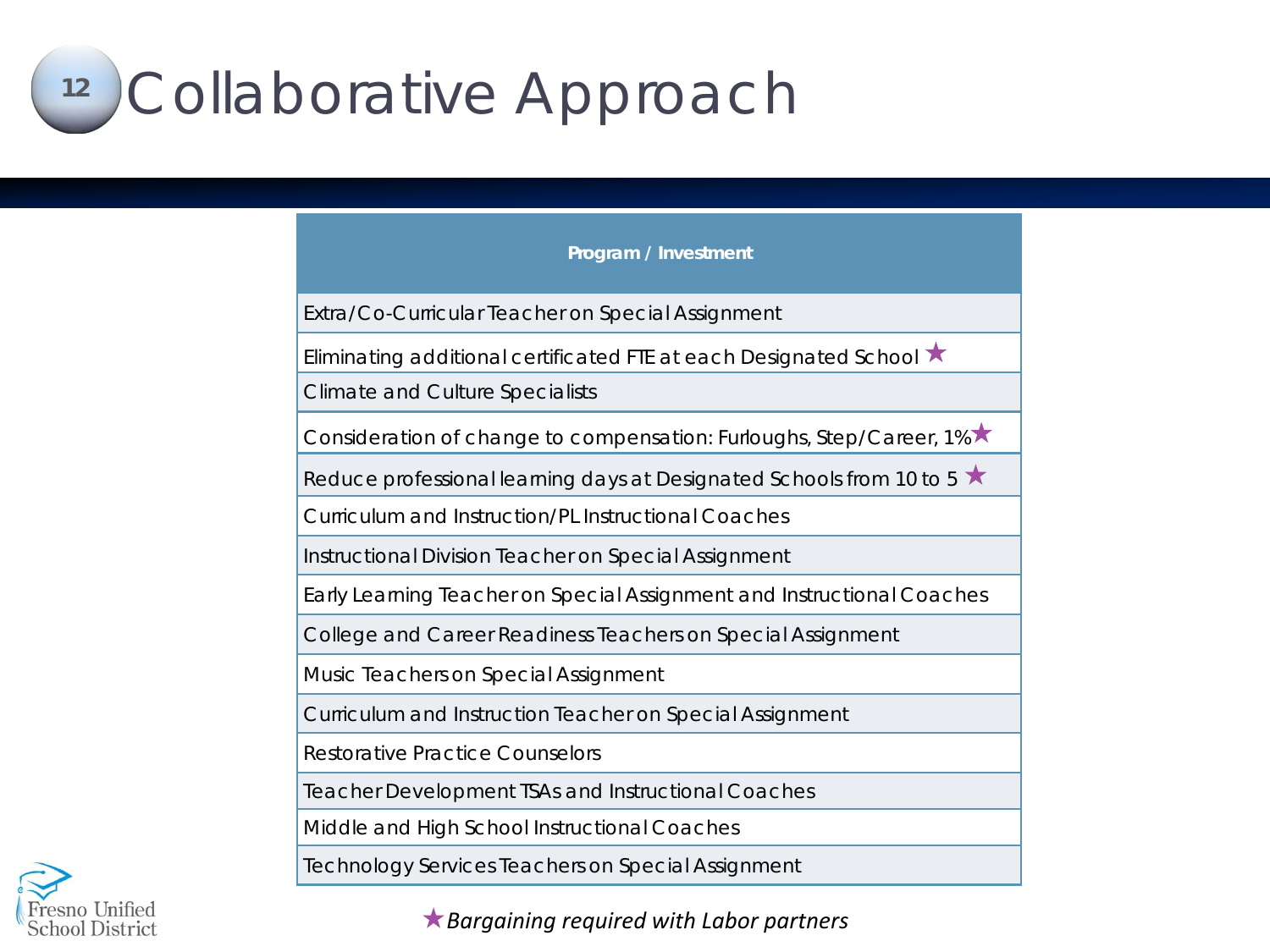# <sup>13</sup> Collaborative Approach

| Program / Investment                                                   | <b>Positions</b><br>(FTE) | <b>Estimated</b><br>Cost<br>(millions) |
|------------------------------------------------------------------------|---------------------------|----------------------------------------|
| Extra/Co-Curricular Teacher on Special Assignment                      | 1.0                       | \$0.11                                 |
| Eliminating additional certificated FTE at each Designated School ★    | 47.0                      | \$6.00                                 |
| <b>Climate and Culture Specialists</b>                                 | 21.0                      | \$2.70                                 |
| Consideration of change to compensation: Furloughs, Step/Career, 1% ★  | All                       | \$6.00 each                            |
| Reduce professional learning days at Designated Schools from 10 to 5 ★ | 1,545                     | \$4.30                                 |
| Curriculum and Instruction/PL Instructional Coaches                    | 18.0                      | \$2.50                                 |
| Instructional Division Teacher on Special Assignment                   | 1.0                       | \$0.11                                 |
| Early Learning Teacher on Special Assignment and Instructional Coaches | 8.0                       | \$1.10                                 |
| College and Career Readiness Teachers on Special Assignment            | 5.0                       | \$0.70                                 |
| Music Teachers on Special Assignment                                   | 2.0                       | \$0.30                                 |
| Curriculum and Instruction Teacher on Special Assignment               | 1.0                       | \$0.11                                 |
| <b>Restorative Practice Counselors</b>                                 | 18.0                      | \$2.50                                 |
| <b>Teacher Development TSAs and Instructional Coaches</b>              | 28.0                      | \$3.80                                 |
| Middle and High School Instructional Coaches                           | 11.0                      | \$1.50                                 |
| Technology Services Teachers on Special Assignment                     | 1.5                       | \$0.20                                 |



*Bargaining required with Labor partners*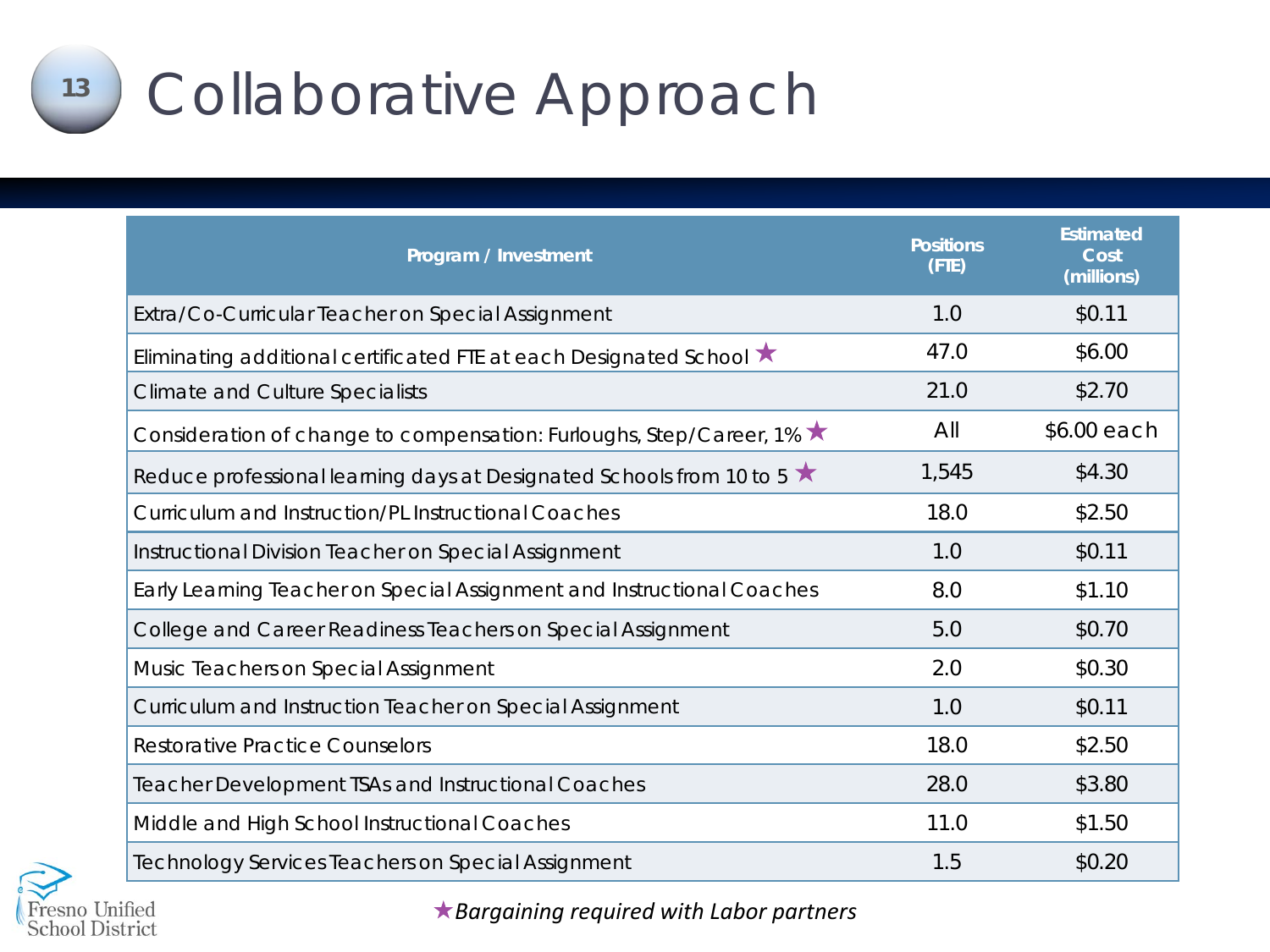# Collaborative Approach

| Program / Investment                                                         | <b>Positions</b><br>(FTE) | <b>Estimated</b><br>Cost<br>(millions) |
|------------------------------------------------------------------------------|---------------------------|----------------------------------------|
| Extra/Co-Curricular Teacher on Special Assignment                            | 1.0                       | \$0.11                                 |
| Eliminating additional certificated FTE at each Designated School ★          | 47.0                      | \$6.00                                 |
| <b>Climate and Culture Specialists</b>                                       | 21.0                      | \$2.70                                 |
| Consideration of change to compensation: Furloughs, Step/Career, 1% ★        | All                       | \$6.00 each                            |
| Reduce professional learning days at Designated Schools from 10 to 5 $\star$ | 1,545                     | \$4.30                                 |
| Curriculum and Instruction/PL Instructional Coaches                          | 18.0                      | \$2.50                                 |
| Instructional Division Teacher on Special Assignment                         | 1.0                       | \$0.11                                 |
| Early Learning Teacher on Special Assignment and Instructional Coaches       | 8.0                       | \$1.10                                 |
| College and Career Readiness Teachers on Special Assignment                  | 5.0                       | \$0.70                                 |
| Music Teachers on Special Assignment                                         | 2.0                       | \$0.30                                 |
| Curriculum and Instruction Teacher on Special Assignment                     | 1.0                       | \$0.11                                 |
| <b>Restorative Practice Counselors</b>                                       | 18.0                      | \$2.50                                 |
| <b>Teacher Development TSAs and Instructional Coaches</b>                    | 28.0                      | \$3.80                                 |
| Middle and High School Instructional Coaches                                 | 11.0                      | \$1.50                                 |
| Technology Services Teachers on Special Assignment                           | 1.5                       | \$0.20                                 |
| 20% Reduction Scenario (Excludes ★ items)                                    | 23.1                      | \$3.2                                  |
| 30% Reduction Scenario (Excludes ★ items)                                    | 34.7                      | \$4.8                                  |



*Bargaining required with Labor partners*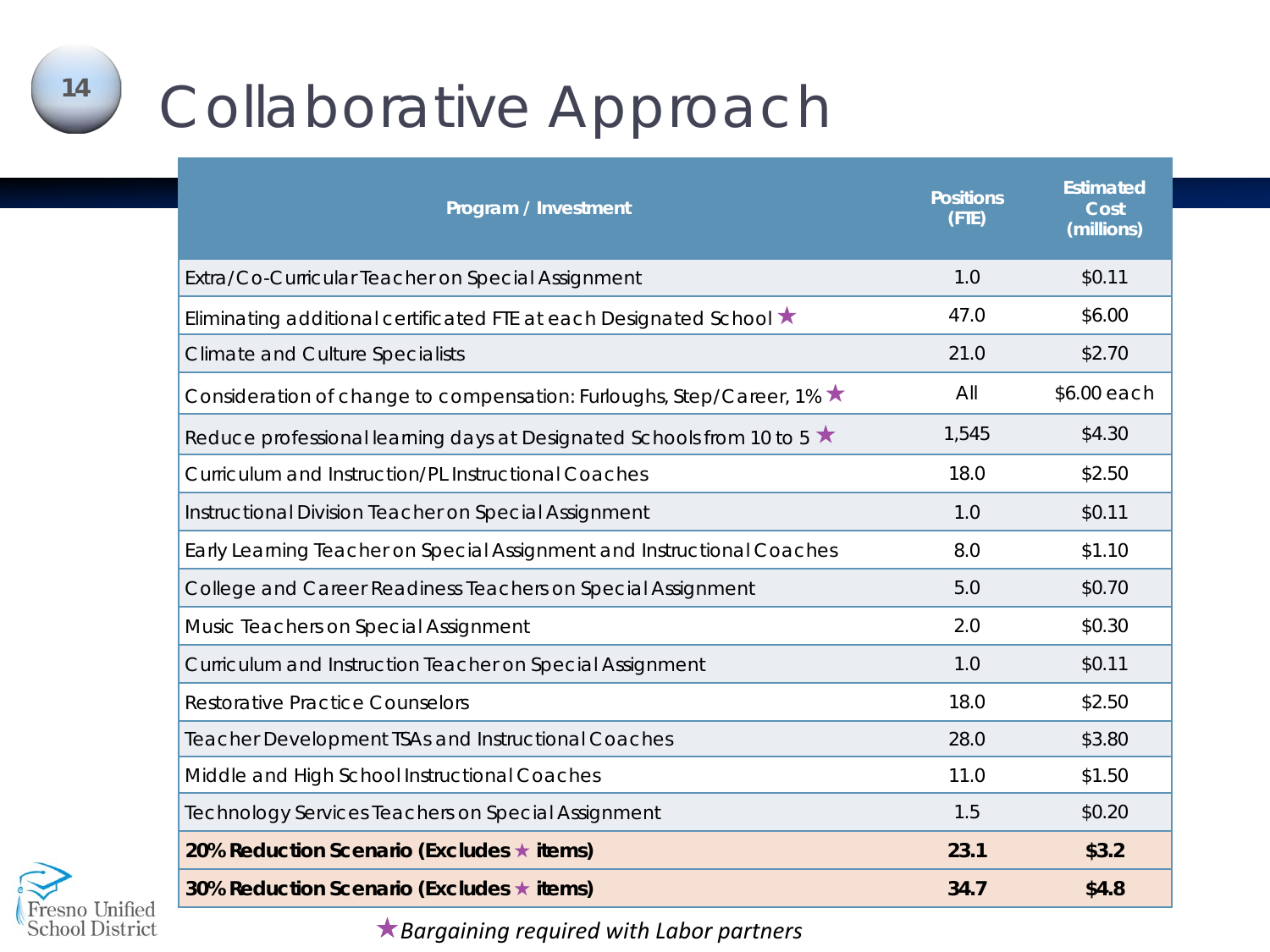## Ongoing Reductions – Option #1 Total \$27.4 million **15**

#### **\$11.1 million Low Impact Recommendations**

- Utilities savings
- Implement only 6 of 10 New Designated Schools
- Routine Restricted **Maintenance**
- Maintain contribution to the Health Fund
- Repurpose unexpended and flexible funding
- Residential Placements based on actuals

**An** 

### **\$7.0 million Central Office Administration Reductions**

- Target 2.5% for each Central Office department
- May include:
- o Positions not filled all year
- o Budget allocations historically unspent
- o Travel and conferences

## **\$9.1 million \$9.3 million**

#### **Programmatic Reductions**

- Based on evaluation, rating and ranking
- Board of Education public discussion
- Principal's Advisory Budget Committee
- Executive Cabinet
- Collaboration with Labor Partners

**Not included in above options:**

• Delay implementation of 6 New Designated Schools - \$2.7 million

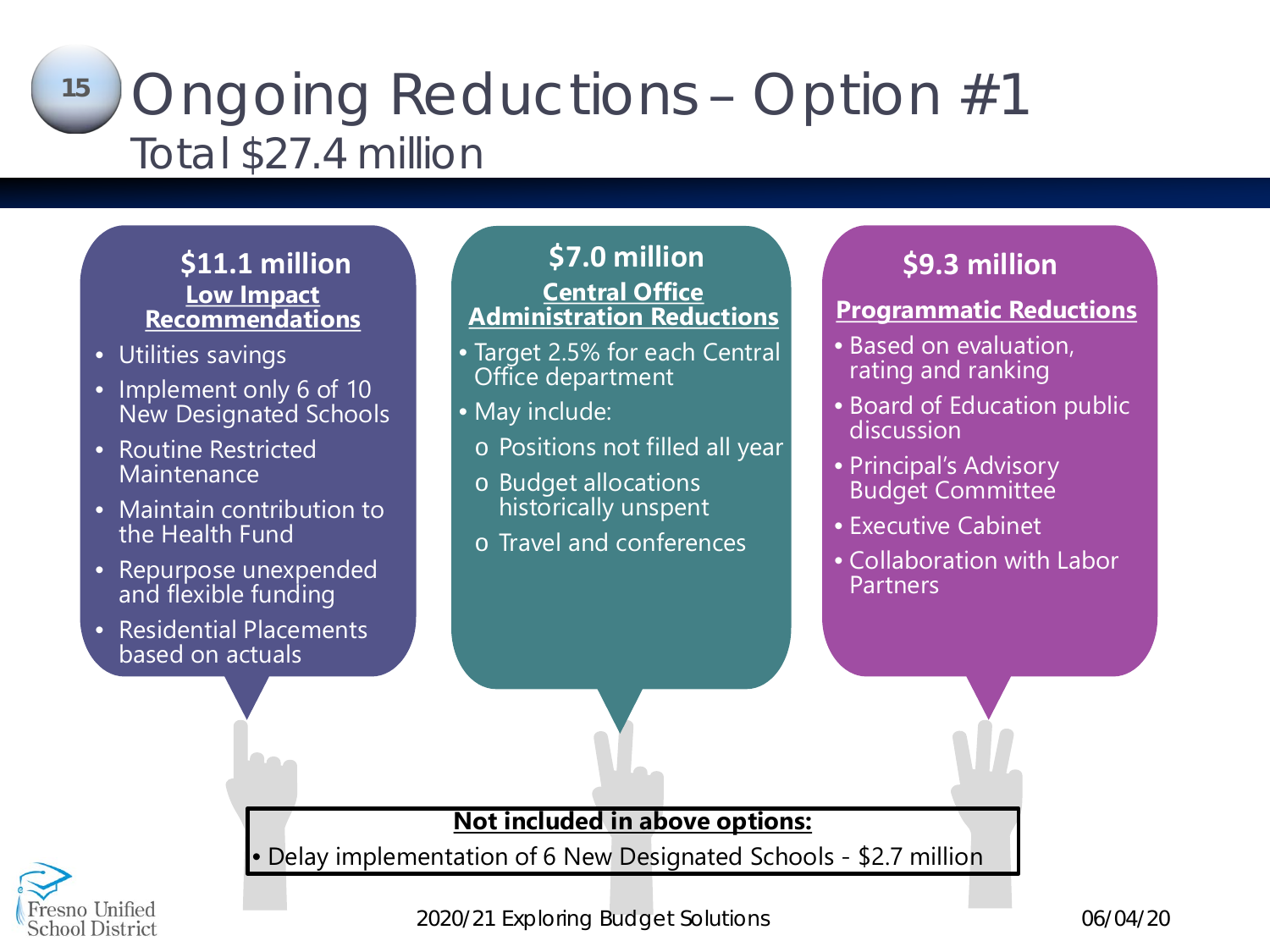## Ongoing Reductions – Option #2 Total \$27.4 million **16**

# **Low Impact Recommendations**

- Utilities savings
- Implement only 6 of 10 New Designated Schools
- Routine Restricted **Maintenance**
- Maintain contribution to the Health Fund
- Repurpose unexpended and flexible funding
- Residential Placements based on actuals

 $\bullet$ 

### **\$11.1 million \$11.5 million Central Office Administration Reductions**

- Target 4.0% for each Central Office department
- May include:
	- o Positions not filled all year
	- o Budget allocations historically unspent
	- o Travel and conferences
	- o Deeper reductions for departments who historically expend budget allocations

## **\$9.1 million \$4.8 million**

### **Programmatic Reductions**

- 30% across non-bargained TSAs and Instructional Coaches – or as directed by the Board
- Board of Education public discussion
- Principal's Advisory Budget **Committee**
- Executive Cabinet
- Maintain collaboration; bargaining not required

**Not included in above options:**

• Delay implementation of 6 New Designated Schools - \$2.7 million



*2020/21 Exploring Budget Solutions 06/04/20*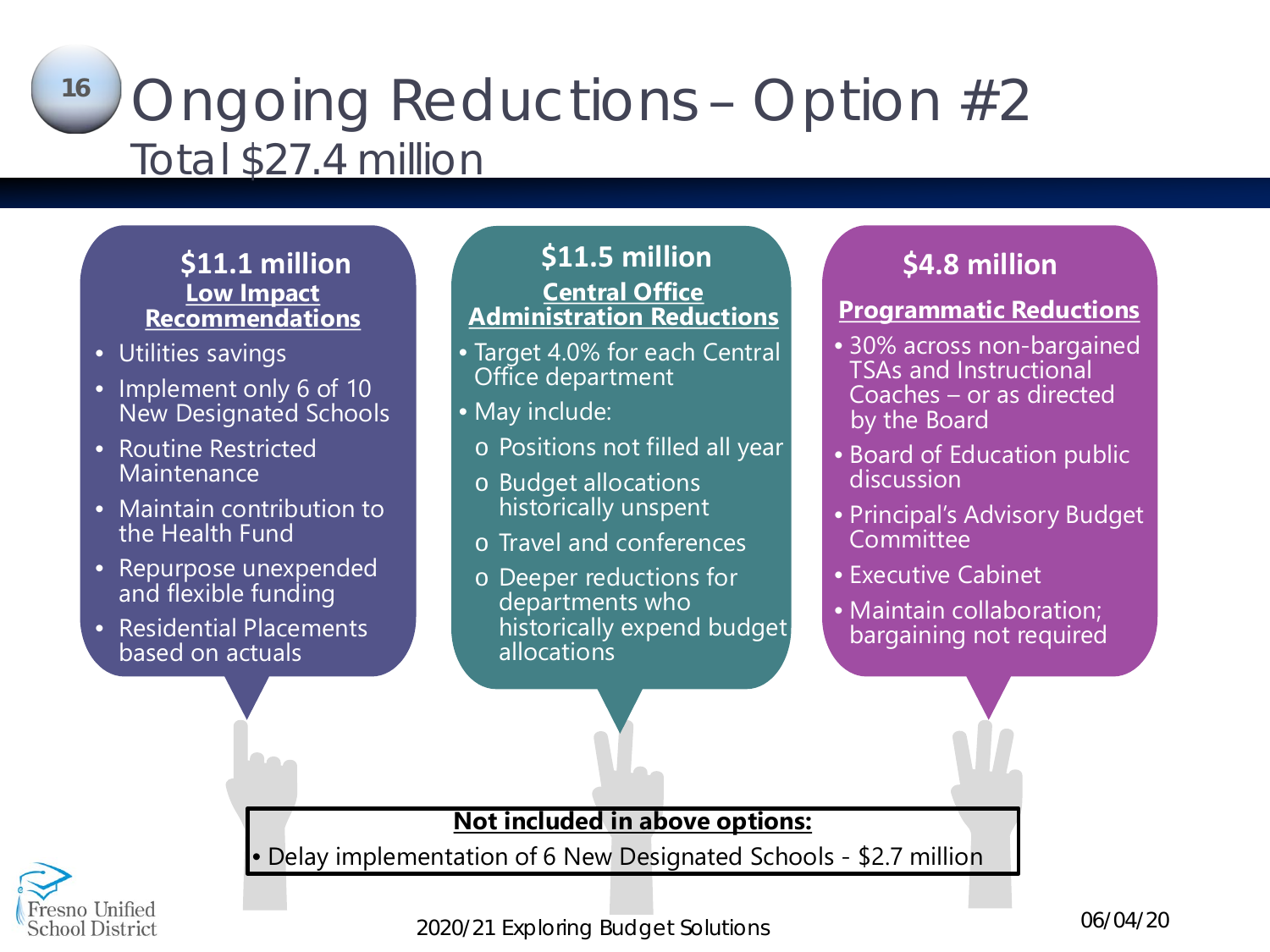## Ongoing Reductions – Option #2b Total \$27.4 million **17**

# **Low Impact Recommendations**

- Utilities savings
- Implement only 6 of 10 New Designated Schools
- Routine Restricted **Maintenance**
- Maintain contribution to the Health Fund
- Repurpose unexpended and flexible funding
- Residential Placements based on actuals

#### **\$11.1 million \$10.4 million Central Office Administration Reductions**

- Target 3.5% for each Central Office department
- May include:
	- o Positions not filled all year
	- o Budget allocations historically unspent
	- o Travel and conferences
	- o Deeper reductions for departments who historically expend budget allocations

### **\$9.1 million Programmatic Reductions \$5.9 million**

• Delay implementation of 6 New Designated Schools

- 20% across non-bargained TSAs and Instructional Coaches – or as directed by the Board
- Board of Education public discussion
- Principal's Advisory Budget **Committee**
- Executive Cabinet
- Maintain collaboration, but bargaining not required

#### **Included in above options:**

- Delay implementation of 6 New Designated Schools \$2.7 million
- Decrease impacts to TSAs and Instructional Coaches from 30% to 20%
- Decrease to Central Office impacts from 4.0% to 3.5%